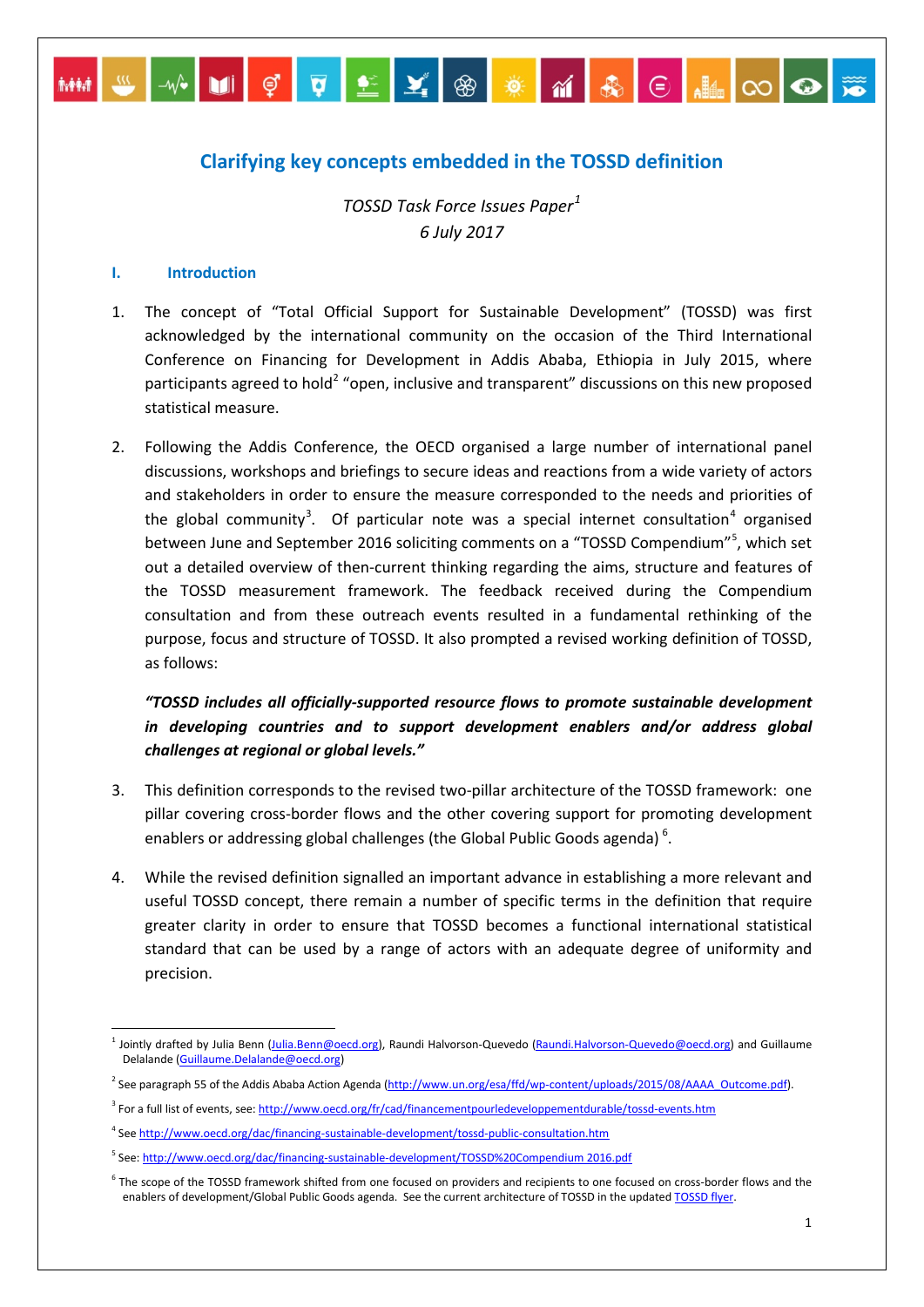- 5. The present document aims to provide background information and outline the main issues regarding three elements of the definition that require clarification<sup>[7](#page-1-0)</sup>: "sustainable development" (Section II), "officially supported" (Section III) and "developing countries" (Section IV). In addition, one of the key eligibility criteria for TOSSD proposed in the Compendium – the alignment of TOSSD activities with partner countries' priorities – also requires further discussion in order to clarify the extent to which, or whether, this parameter fits with the wider scope of civic and individual rights and aspirations embodied in the 2030 Agenda (Section V).
- 6. Each of these sections explores the definitional element at hand and takes up, in turn, core descriptive information from the Compendium, a summary of salient points raised during the consultation process, and associated questions for consideration by Task Force members.

# **II. The term "sustainable development"**

- 7. Perhaps nothing expresses more cogently, yet more completely, the scope and the complexity of the transformative agenda set out in the 2030 Agenda than the term "sustainable development". The concept of sustainable development lies at the very heart of TOSSD. In order to ensure TOSSD is a functional, robust statistical system, it will be critical to agree on a definition of this term in order to determine what activities will be included or excluded in TOSSD reporting.
- [8](#page-1-1). The United Nations outlines the following definition for sustainable development<sup>8</sup>:

# **Box 1. What is sustainable development?[9](#page-1-2)**

Sustainable development has been defined as development that meets the needs of the present without compromising the ability of future generations to meet their own needs.

Sustainable development calls for concerted efforts towards building an inclusive, sustainable and resilient future for people and planet.

For sustainable development to be achieved, it is crucial to harmonize three core elements: economic growth, social inclusion and environmental protection. These elements are interconnected and all are crucial for the well-being of individuals and societies.

Eradicating poverty in all its forms and dimensions is an indispensable requirement for sustainable development. To this end, there must be promotion of sustainable, inclusive and equitable economic growth, creating greater opportunities for all, reducing inequalities, raising basic standards of living, fostering equitable social development and inclusion, and promoting integrated and sustainable management of natural resources and ecosystems.

<span id="page-1-0"></span> $<sup>7</sup>$  As described in the TORs of the TOSSD Task Force, the work will focus in a first phase on defining the cross-border flow pillar of TOSSD.</sup> Other terms in the definition, notably those related to the second pillar of TOSSD – the "global challenges and development enablers" pillar - may require refinement in a second phase.

<span id="page-1-1"></span><sup>&</sup>lt;sup>8</sup> [http://www.un.org/sustainabledevelopment/development-agenda/.](http://www.un.org/sustainabledevelopment/development-agenda/) The initial definition was issued in the commonly called "Brundtland report": World Commission on Environment and Development (1987), *Our Common Future, Oxford,Oxford University Press, p. 27.* <http://www.un-documents.net/our-common-future.pdf>

<span id="page-1-2"></span><sup>&</sup>lt;sup>9</sup> See the section "What is Sustainable Development?" in the FAQ section at: [http://www.un.org/sustainabledevelopment/development](http://www.un.org/sustainabledevelopment/development-agenda)[agenda](http://www.un.org/sustainabledevelopment/development-agenda)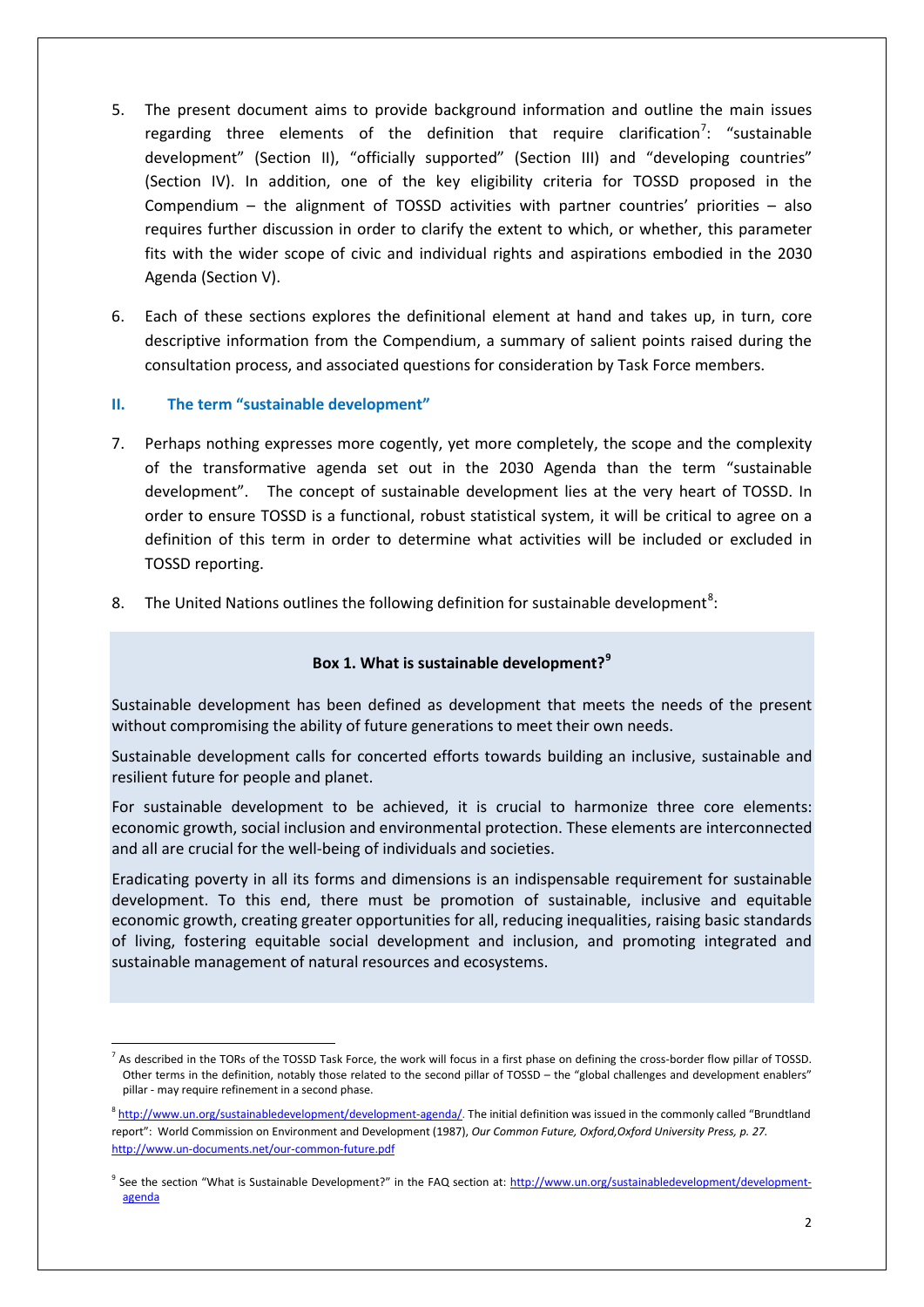- 9. As part of the agreement on the 2030 Agenda, the international community adopted 17 Sustainable Development Goals  $(SDGs)^{10}$ , 169 targets, and to-date 232 indicators. The list of indicators, a focus for targeted actions and monitoring, was established by the Inter-Agency and Expert Group on SDG Indicators (IAEG-SDGs) and agreed at the 48th session of the United Nations Statistical Commission held in March  $2017<sup>11</sup>$  $2017<sup>11</sup>$  $2017<sup>11</sup>$ . The goals and targets constitute a concrete expression of what "sustainable development" could encompass in the context of TOSSD.
- 10. One of the key issues inherent to the term "sustainable development" is the potential tension that exists between the "sustainability" and the "developmental" nature of a specific investment. For example, experience has shown that projects financed in the extractive industries or agroindustries sectors may sometimes have devastating consequences on the environment and/or the livelihoods of poor people. Today, the sustainability of coal power is challenged given the high CO2 emissions it creates. And nuclear power, which generates lowcost energy, can have very serious implications for the sustainability of the environment and life in general given implicit technological risks and the potency of nuclear waste. By the same token, however, there are valid economic and developmental arguments for using official resources to invest in projects in these sectors. For example, investment in oil, gas, coal and precious metals – which can undermine social and environmental sustainability and equitable development progress when it is carried out irresponsibly – can bring significant development benefits in terms of export proceeds, job creation and fiscal revenues. As well, the construction or maintenance of a coal-fired power plant may be the most cost-effective option for some developing countries to provide electricity services at a reasonable price to their populations, in a context where access to renewable sources of energy such as solar or wind power plants may be costly, technically challenging or commercially unviable.
- 11. The intrinsic duality between "sustainable" and "development" that at times can be contradictory to the notion of "sustainable development" will need to be addressed in determining the scope and nature of TOSSD-eligible resource flows.

### **Key relevant points from the Compendium**

12. The TOSSD measurement framework is being established to facilitate global efforts to monitor development finance provided in support of the *2030 Agenda for Sustainable Development*[12](#page-2-2)*.*  The Compendium evoked the five key pillars of sustainable development as agreed by the international community, set out in box 2 below:

<span id="page-2-0"></span> <sup>10</sup> <https://sustainabledevelopment.un.org/>

<span id="page-2-1"></span><sup>11</sup> <https://unstats.un.org/sdgs/indicators/indicators-list/>

<span id="page-2-2"></span><sup>12</sup> Se[e https://sustainabledevelopment.un.org/post2015/transformingourworld.](https://sustainabledevelopment.un.org/post2015/transformingourworld)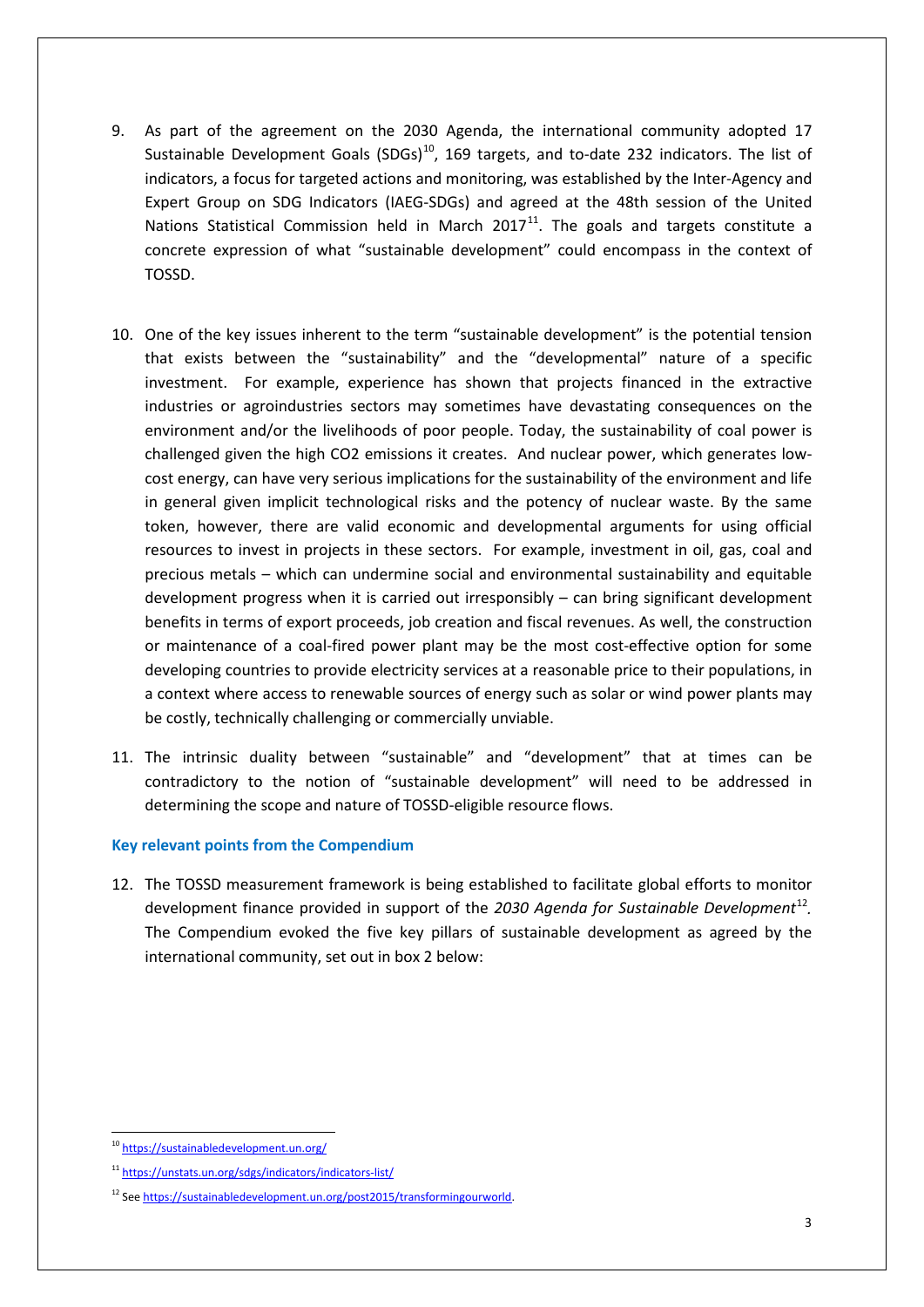# **Box 2. Extract from the Declaration "Transforming our world: the 2030 Agenda for Sustainable Development"**

**People:** We are determined to end poverty and hunger, in all their forms and dimensions, and to ensure that all human beings can fulfil their potential in dignity and equality and in a healthy environment.

**Planet:** We are determined to protect the planet from degradation, including through sustainable consumption and production, sustainably managing its natural resources and taking urgent action on climate change, so that it can support the needs of the present and future generations.

**Prosperity:** We are determined to ensure that all human beings can enjoy prosperous and fulfilling lives and that economic, social and technological progress occurs in harmony with nature.

**Peace:** We are determined to foster peaceful, just and inclusive societies which are free from fear and violence. There can be no sustainable development without peace and no peace without sustainable development.

Partnership: We are determined to mobilise the means required to implement this Agenda through a revitalised Global Partnership for Sustainable Development, based on a spirit of a strengthened global solidarity, focused in particular on the needs of the poorest and most vulnerable and with the participation of all countries, all stakeholders and all people.

- 13. The Compendium also noted that, in today's more diversified development finance landscape, "sustainable development" can cover a broader range of activities in developing countries  $$ activities that do not necessarily have development as their *primary* objective but instead accommodate a mix of objectives in line with the principle of mutual benefit (where both the provider and the recipient country involved in a given development co-operation activity derive benefits). Accordingly, a TOSSD project could serve the interests of all countries involved in a bilateral or triangular project – instead of focusing exclusively on the development of one of the countries involved. These interests may be developmental, but could also be of a commercial, cultural or political nature.
- 14. Finally, the Compendium stressed the importance of defining "sustainable development" in a way that enabled reporting agencies charged with compiling TOSSD data to readily assess the eligibility of an activity against sustainable development – and decide whether to count it or not.

#### **Reactions and feedback from the international community**

15. There were numerous reactions from the international community regarding approaches for defining "sustainable development" in the context of TOSSD. Many called for clarifying more explicitly the definition of "sustainable development" in the context of TOSSD – and in particular the need for a broad-based international dialogue on what characterizes a resource flow as "developmental". Several considered it would be preferable for TOSSD to make reference to the 2030 Agenda or the SDGs themselves. One suggested it could not necessarily be assumed that all flows that have some 'developmental' intent are also *de facto* supporting SDG delivery. A possible limitation of these proposals is the time-bound nature of the Sustainable Development Goals, which are to be achieved by 2030, while TOSSD aims to track support much beyond this date.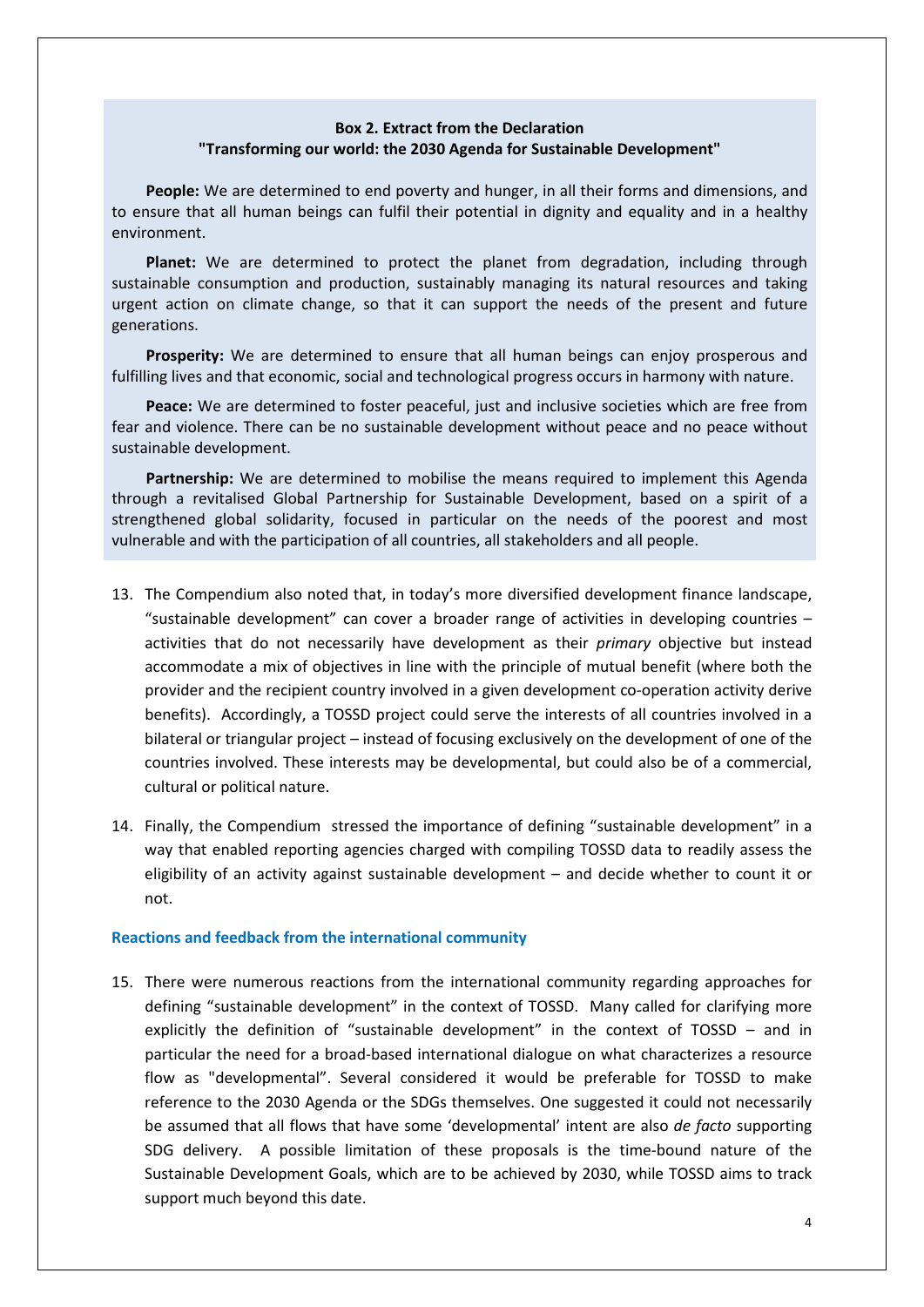16. Finally, one respondent noted that a more or less continuous discussion by the international community will be needed regarding the definitional scope of TOSSD as the framework matures and as successive reporting cycles take place, for example in the area of climate finance, to understand what exactly would fall within TOSSD.

#### **Other considerations**

- 17. Based on the above elements, three possible ways have been identified to define "sustainable development" and thereby clarify the eligibility of TOSSD activities:
	- A first option could be to use the definition of "sustainable development" (Box 1) and start defining criteria for TOSSD-eligibility based on this definition. While this would reinforce the link between TOSSD and the internationally agreed UN definition of the term, the very expansive and generic nature of the language would complicate work to explicitly define TOSSD-eligibility.
	- A second option could be to set out specific criteria based on the five pillars of the 2030 Agenda itself (Box 2). For example, regarding the first pillar discussing "People", TOSSDeligible activities would include activities that promote "the end of poverty and hunger, in all their forms and dimensions, and ensure that all human beings can fulfil their potential in dignity and equality and in a healthy environment". While the text in the different pillars is more specific and focused, it is still broad and vague and therefore would be difficult to operationalise in a statistical system.
	- A third option could be to look at the SDGs themselves and identify as "sustainable development" those activities that directly correspond to a specific target or, even more directly, that aim to influence one of the 232 indicators.<sup>[13](#page-4-0)</sup>

#### **Issue for discussion**

TOSSD Task Force members are invited to express their views regarding the following question:

*Among the options set out above, which would be the preferable basis for the TOSSD definition and how could it be operationalised in the TOSSD statistical framework?* 

### **III. The term "officially supported"**

#### **The rationale for the term "officially supported" in the TOSSD definition**

18. In the context of traditional aid, "official flows" are defined as flows provided by official agencies, including state and local governments, or by their executive agencies, or by public enterprises. The term "officially supported resource flows" in the TOSSD definition aims to cover more completely the different modalities used by the official sector to provide resources to developing countries.

<span id="page-4-0"></span><sup>&</sup>lt;sup>13</sup> For the latest list of indicators and targets, se[e https://unstats.un.org/sdgs/indicators/indicators-list/](https://unstats.un.org/sdgs/indicators/indicators-list/)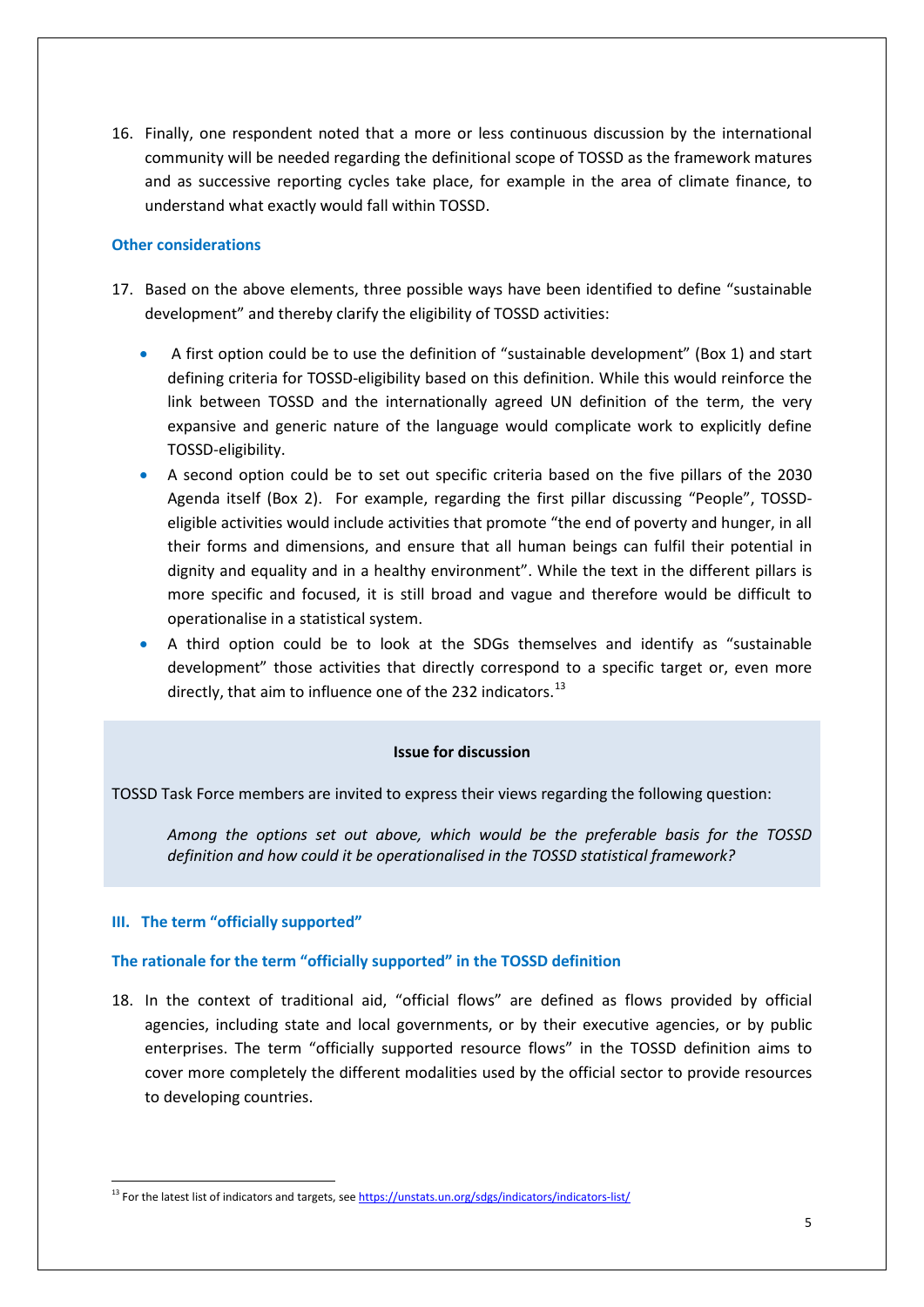- 19. The term "officially supported flows" covers simultaneously the notion of i) "direct" support provided through a grant or a loan or technical assistance and ii) flows that are mobilised by official interventions that are not themselves flows – but that are indispensable for mobilising the flow. Risk-mitigation instruments, such as official guarantees used to cover the risk of default by developing countries, are examples of such instruments. In the context of TOSSD, a definition using the term "official flows" would mean excluding these instruments that are increasingly being used in development finance operations. "Officially supported" opens up the concept so that it accommodates the official use of certain financial instruments.
- 20. Further, "officially supported resource flows" also accommodates the use by the official sector of financial instruments (such as mezzanine finance or collective investment vehicles) that leverage additional flows that are private, not official. This technical designation in the TOSSD definition would open the door for TOSSD data to include private flows mobilised through official interventions. The more restrictive term "official flows" would not suit this type of official support.
- 21. Finally, some actors involved in providing development co-operation activities may have combined public and private ownership shares e.g. public-private enterprises. The term "officially-supported" better reflects the more indirect nature of a public intervention carried out by a state-owned enterprise (SOE). This particular aspect of the term "officially supported" raises the question as to whether SOEs should be considered as TOSSD provider institutions.
- 22. While the first two dimensions described above will be covered in the TOSSD Task Force issues paper on "TOSSD-eligibility of specific financial instruments", the last one will be covered below.

### **Key relevant points from the TOSSD Compendium and reactions from the international community**

- 23. The Compendium defined the scope of official providers that could be considered in the TOSSD as follows: "TOSSD would cover official resources provided by national, state or local government agencies and public corporations, irrespective of the financial instrument used".
- 24. Feedback on the Compendium highlighted the importance of defining the range of official actors that provide development co-operation in the context of TOSSD in order to minimise the potential confusion created by the use of different terms such as 'provider' or 'provider country' – which do not always clearly designate which entities or actors the term encompasses, including whether they are official or quasi-official (e.g. a public/private entity).
- 25. A critical issue emerging from other consultation exercises is whether public corporations should be included as "official" providers of development co-operation or whether conditions should apply.
	- One view is that SOEs with substantial government ownership should be included as official providers as long as the government has a majority equity share in the company. One advantage of this approach lies in the capacity this would provide governments to request information from these companies, as part of their overall obligation to report on all officially supported flows. Having access to this information would increase overall transparency and coverage on development co-operation activities carried out in developing countries. Moreover, some countries, such as China, have a large number of public corporations that are potentially involved in development co-operation activities – and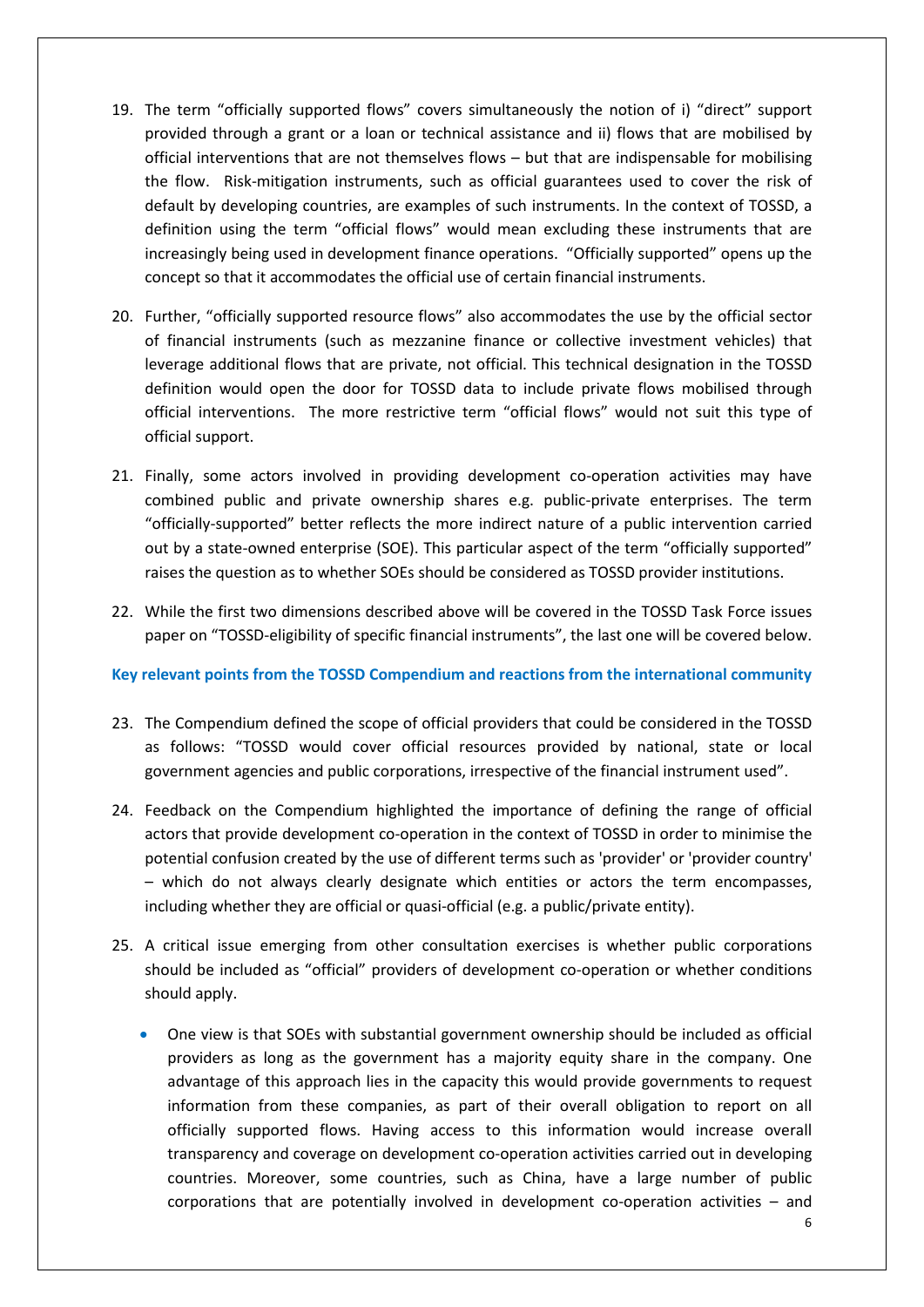these activities should be acknowledged in the TOSSD framework. Finally, the absence of data on flows by state-owned corporations would reduce the ability of the international community to understand and monitor international investment flows.

• On the other hand, some consider that public corporations and public/private enterprises, even if state-owned, behave as private operators and therefore should not be considered as official providers. Supporters of this approach believe that including SOEs would only inflate development co-operation figures.

#### **Issues for discussion**

Task Force members are invited to consider the following questions:

*Is the difference between "official" and "officially supported" resource flows important for TOSSD?* 

*Would "officially supported" flows include support provided by SOEs or companies with substantial government ownership stakes?* 

# **IV. The term "developing country"**

### **Key relevant points from the TOSSD Compendium**

- 26. One of the fundamental characteristics of the SDGs is that they are universal. All countries have adopted them and all countries may need support to achieve them, although different countries will need different types of support and in different measure. Therefore, in the context of TOSSD, the definition of eligible developing countries may differ from definitions or classifications of developing countries that exist in other contexts.
- 27. Notwithstanding the universal scope of the SDGs, TOSSD is aimed at capturing resource flows provided to the countries facing the greatest challenges in achieving the SDGs – developing countries. While definitions for "developing countries" have proved elusive for many in the international arena over the years and some are moving away from using this term, it will be important to clarify how TOSSD-eligible countries can be defined. Some approaches exist. For example, among members of the OECD DAC, the term "developing country" has generally been taken to mean a country eligible for ODA. The World Bank has historically used the term "developing countries" to refer to low- and middle-income countries, measured in terms of per capita gross national income  $(GNI)^{14}$ .
- 28. The 2030 Agenda recognises the importance of assessing progress based on alternative measures that can complement country income level.<sup>[15](#page-6-1)</sup> A number of multidimensional indices exist drawing on different criteria, for example the Human Development Index (HDI), the Economic Vulnerability Index (EVI), the Human Asset Index (HAI), the Country Policy and

<span id="page-6-0"></span> <sup>14</sup> In 2016 the World Bank decided not to use "developing countries" or "developing world" any more given the heterogeneity of country circumstances and the lack of specificity implicit in the terms.

<span id="page-6-1"></span><sup>15</sup> See 2030 Agenda for Sustainable Development, paragraph 48.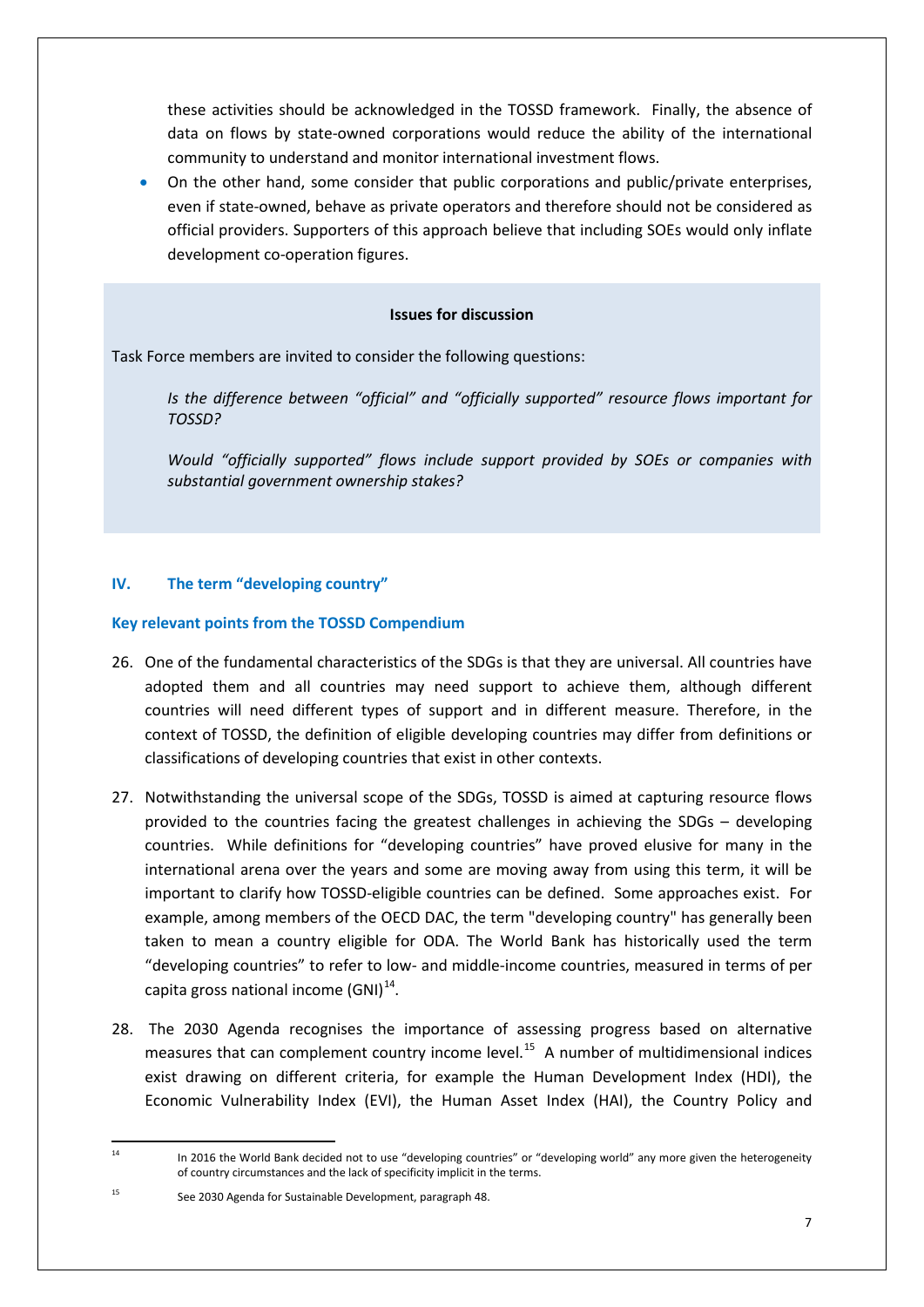Institutional Assessment (CPIA), the Multidimensional Poverty Index (MPI). These indices have the virtue of more clearly demarcating differences among countries in terms of social and economic progress, but they are complex and tailored to specific objectives.

- 29. In the context of TOSSD, the term "developing countries" could potentially be broader than the ODA definition. For example, while most high-income countries can generally finance their own development programmes, some that have recently graduated or are close to graduating seek support in the form of technical co-operation, capacity building, science and technology transfer in order to implement the  $SDGs^{16}$  $SDGs^{16}$  $SDGs^{16}$ . As well, some high-income small island states that are particularly vulnerable to the effects of global warming (sea rise, catastrophic weather events) may need resources to strengthen resilience, acquire specific technologies, or recover from devastating storms or volcanic activity. While these examples argue for enabling some high income countries to be eligible for TOSSD resources, in a larger sense it will be important to ensure that country eligibility for TOSSD flows is not excessively broad or accommodating.
- 30. For operational purposes, a list of TOSSD-eligible countries will need to be established. Such a list could be created on a voluntary basis, allowing countries that are graduating from concessional finance to opt-in or opt-out of the list.
- 31. The TOSSD Compendium posed the following question to the international community:

*Which alternative multi-dimensional approaches beyond income criteria could be used to assess country eligibility?*

### **Reactions and feedback from the international community**

- 32. A total of eight sets of comments were submitted by different international actors to the Compendium question:
- Four respondents advised adoption of the current list of developing countries based on GNI criteria for the sake of coherence and simplicity. International GNI classification schemes (such as World Bank income categories) and specific country categories (such as the UN list of Least Developing Countries) are used by a large number of countries and international institutions and think tanks as key reference points, and finding a suitable alternative definition that is consistent and predictable might be difficult. In addition, using criteria other than GNI, such as inequality, may result in the inclusion of high-income countries in TOSSD, such as the USA, where inequality is high<sup>[17](#page-7-1)</sup>. One respondent indicated that if the group of TOSSD-eligible countries were ultimately different than the "traditional" list of developing countries, a new term – such as TOSSD-eligible countries – should be coined to avoid confusion.
- Two respondents considered that a new list of developing countries should be developed, with one specifying that high-income countries with special development challenges should be included, including Small Island Developing States (SIDS). Further, a case can be made that including some countries who have recently reached high-income status in the TOSSD framework would facilitate monitoring and punctual interventions to keep them from falling

<span id="page-7-0"></span>**The Communist Communist Communist Country**<br><sup>16</sup> See the full list of World Bank Country and Lending Groups at: <https://datahelpdesk.worldbank.org/knowledgebase/articles/906519-world-bank-country-and-lending-groups>

<span id="page-7-1"></span><sup>17</sup> http://www.oecd.org/social/inequality.htm#income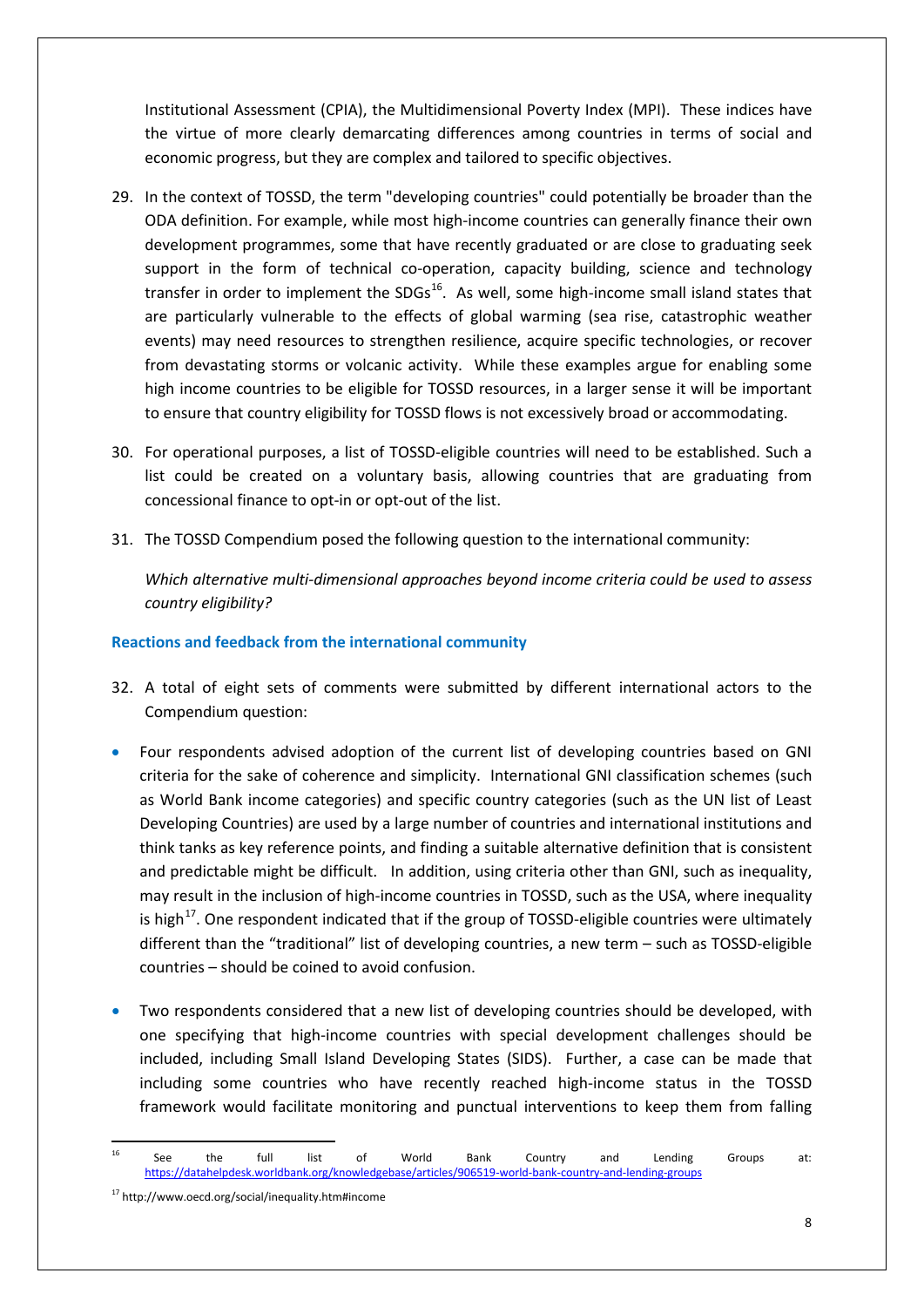back into lower income categories. One comment observed the large number of Latin American countries poised to move to the high-income category despite having large numbers of poor people within their borders, which argued for having some flexibility in establishing income boundaries for TOSSD-eligible countries. One respondent opposed opening TOSSD to high income countries, noting that even if the development objective is only one of several objectives of TOSSD, it should still be the most important objective.

• Two respondents indicated support for the idea that the TOSSD list of eligible countries should be voluntary. They reasoned that, in view of the universality of the 2030 Sustainable Development Agenda, it would be essential to make it possible for all countries wishing to receive TOSSD resources to be eligible to do so, offering some room for countries graduating from concessional finance to opt-in or opt-out of the list.

#### **Issues for discussion**

Task Force members are invited to express their views regarding the following questions:

*What international standard or definition of "developing country" could be used for TOSSD? What might be relevant eligibility criteria in this regard?*

*Should the list of TOSSD-eligible countries be voluntary to reflect the universality of the 2030 agenda and the specific challenges that some high-income countries face?*

#### **V. Alignment with partner countries' priorities**

33. One of the foundational pillars of effective development co-operation, distilled over decades of trial and error and enshrined in South-South co-operation principles and the Paris and Busan Declarations, is the notion that development co-operation should align with partner countries' priorities as set out in national development strategies and policies. In this spirit, the Compendium proposed this as one of three general criteria governing the TOSSD-eligibility of resource flows<sup>18</sup>. Feedback from the international community in terms of operationalising this criterion was mixed, reflecting challenges in securing and validating relevant information in a functional, widely diffused statistical system and concerns that a "broad-brush" approach to eligibility of this nature could hinder broader SDG undertakings relating to governance, human rights, participation and voice. At the same time, developing countries and leading international organisations have expressed strong support for incorporating this principle in the definition of TOSSD. While this notion does not currently figure in the TOSSD definition in the light of concerns that were expressed during TOSSD consultation and outreach efforts, there is interest in some quarters for it to be reflected. Guidance from the TOSSD Task Force on this issue is therefore being sought in this regard.

<span id="page-8-0"></span><sup>&</sup>lt;sup>18</sup> The other two criteria were that TOSSD-eligible resources would need to be i) targeted at efforts to achieve the SDGs and to support the Means of Implementation agreed in the Addis Ababa Action Agenda and subsequent follow-on universally-agreed sustainable development strategies and ii) in conformity with universally-agreed multilateral standards, principles and rules (e.g. WTO, UN Responsible Investment Principles, ILO Declaration on Fundamental Principles and Rights at Work).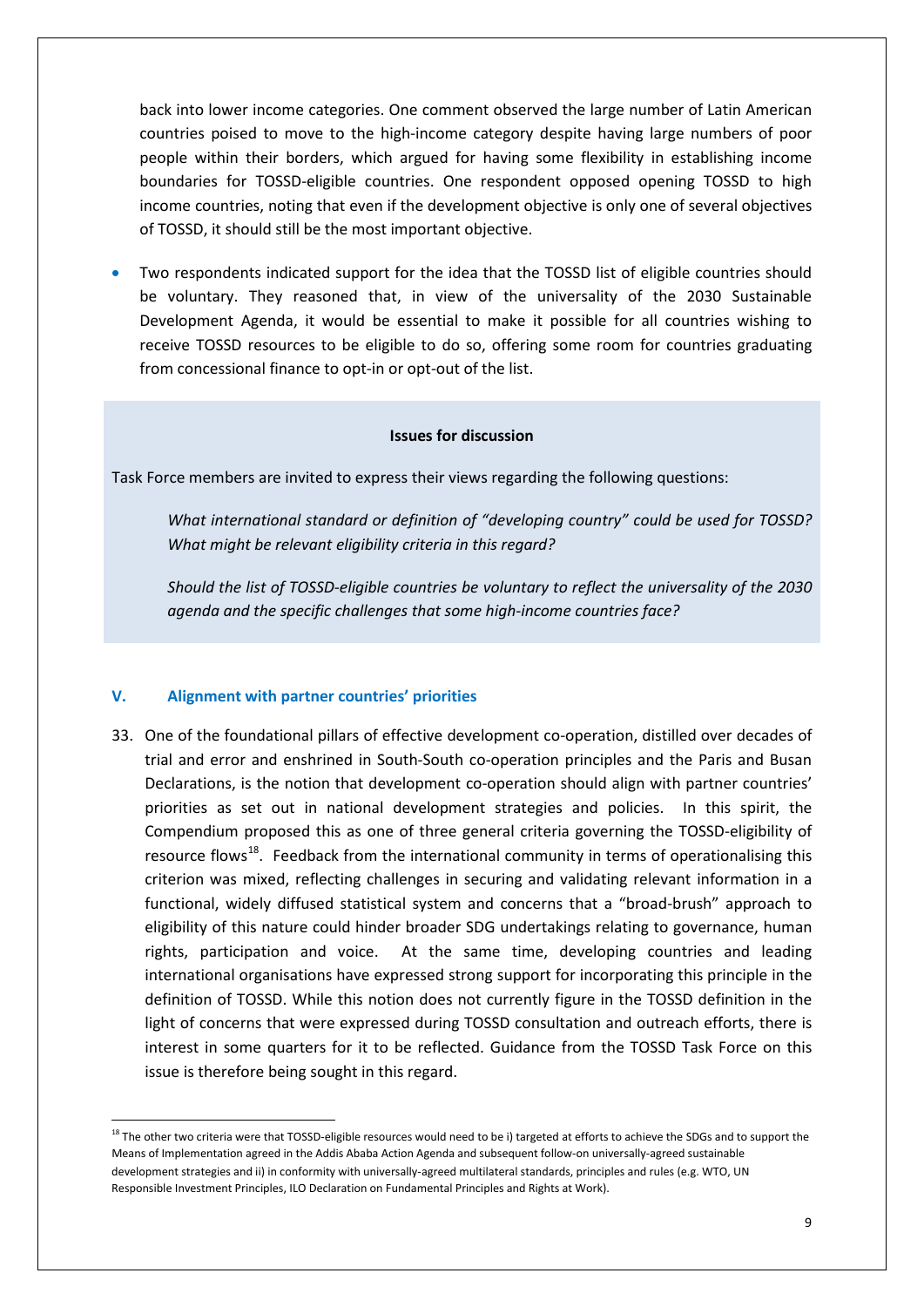### **Key relevant points from the TOSSD Compendium**

34. The Compendium reiterated the principle of ensuring alignment with developing country development priorities as a key criterion for TOSSD eligibility. A "Decision Tree" in the Compendium operationalised this ambition (see Figure 1 below).



Figure 1. Decision tree for determining eligibility of TOSSD activities

#### **Reactions and feedback from the international community**

- 35. While feedback on the Compendium evinced strong support for the alignment of TOSSD resources to partner countries' development priorities, concerns were raised regarding the challenges implicit in operationalising such a concept.
	- Several questioned how the actual alignment of TOSSD activities with country priorities could be established *ex ante*. For example, alignment could be demonstrated by the presence of the activity in national development plans – but these plans tend to set medium-term priorities (three to five years), while support for SDG achievement may need to be continuously supported over many years. At the same time, some investment activities – while very relevant to achieving the SDG – may not be mentioned in development plans either because they are at very incipient stages of development or simply not known at the time of the design of the plan. In the event of an evolution in government priorities, would TOSSD-eligible projects become ineligible? This would make comparability of TOSSD data over time difficult and create breaks in statistical series.
	- A second challenge in operationalizing the alignment of activities mentioned by respondents was the relatively weak statistical capacity of recipient countries, which would compromise the ability of certain countries to be able to validate the eligibility of TOSSD activities.
	- Thirdly, validating TOSSD data for a large number of countries at the time of reporting could take months, if not years.